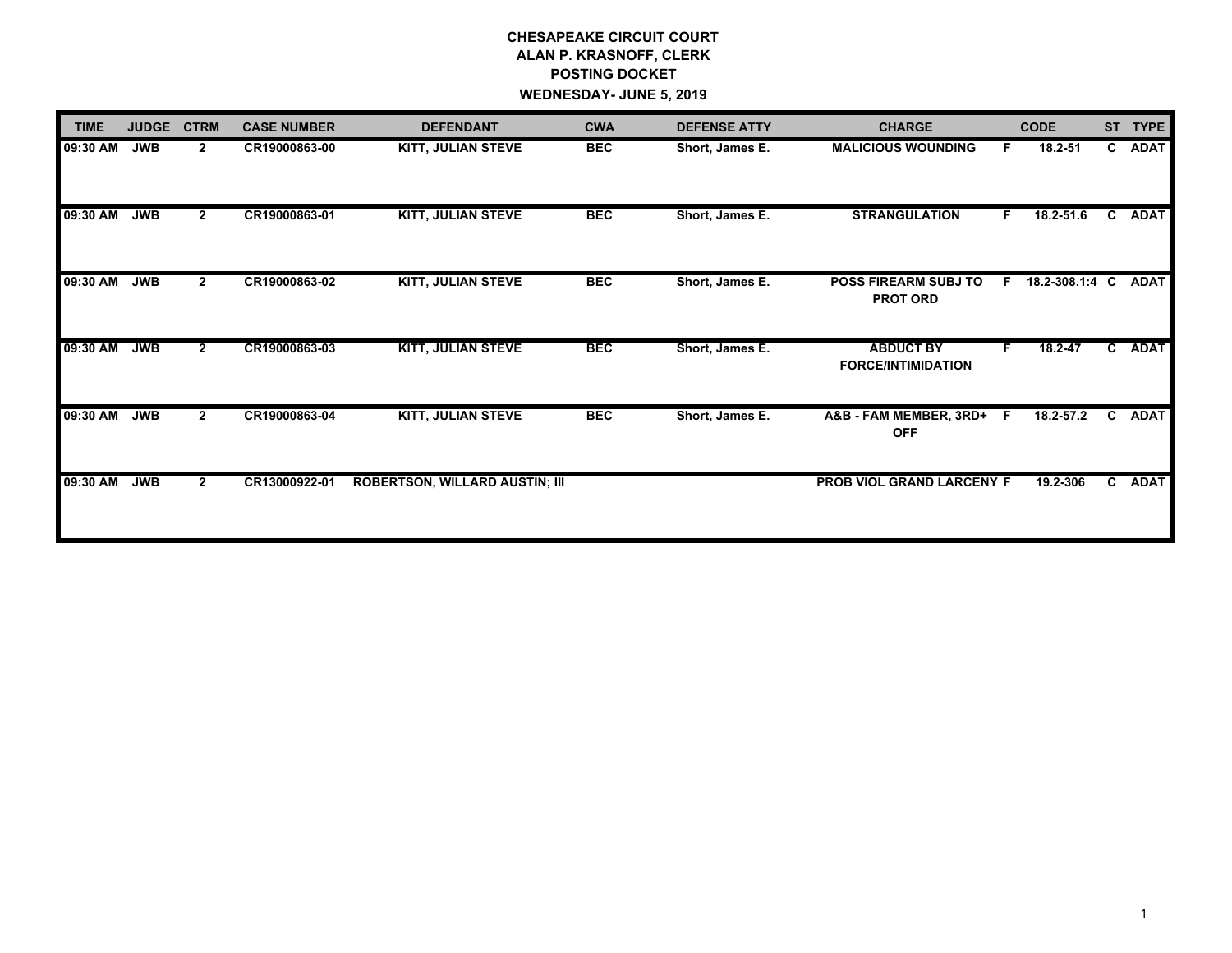## **CHESAPEAKE CIRCUIT COURT CIVIL MOTIONS DOCKET WEDNESDAY, JUNE 5, 2019**

| Hearing<br><b>Time</b> |            | Judge Court-<br>room | Case #        | <b>Plaintiff</b>                                  | <b>Defendant</b>                          | <b>Plaintiff Attorney</b>                | <b>Defendant Attorney</b>  | <b>Hearing</b><br><b>Type</b> | <b>Duration</b> |
|------------------------|------------|----------------------|---------------|---------------------------------------------------|-------------------------------------------|------------------------------------------|----------------------------|-------------------------------|-----------------|
| 08:30 AM               | <b>RDS</b> | $\mathbf{1}$         | <b>TTW</b>    | <b>JUROR SHOW CAUSE</b><br><b>DOCKET</b>          |                                           |                                          |                            | <b>SC</b>                     | M H D           |
| 09:00 AM JWB           |            | $\mathbf{1}$         | CL18004786-00 | <b>SAMBERG, YANA</b>                              | <b>SAMBERG, HAL</b>                       | <b>ALLEN, ALYSHAN</b>                    |                            | <b>COMP</b>                   | 15M 0 H 0 D     |
| 09:00 AM JWB           |            | $\mathbf{1}$         | CL18005989-00 | <b>CLARK, AMY L</b>                               | <b>CLARK, CHARLES TODD</b>                | <b>PROSE</b>                             | <b>ALLEN, ALYSHAN</b>      | <b>MOT</b>                    | 0M 1 H 0 D      |
| 10:00 AM JWB           |            | $\mathbf{1}$         | CL17001552-00 | <b>WILSON, CARLOTTA FRAN</b>                      | <b>COMMONWEALTH</b>                       | <b>PROSE</b>                             | <b>CAMPBELL, WILLIAM H</b> | <b>OLP</b>                    | M H D           |
| 10:00 AM JWB           |            | $\mathbf{1}$         | CL17002262-00 | <b>DUNNING, MORGAN JAY</b>                        | <b>COMMONWEALTH</b>                       | <b>OXENHAM, KARA</b>                     | <b>CAMPBELL, WILLIAM H</b> | <b>OLP</b>                    | MHD             |
| 10:00 AM JWB           |            | $\mathbf{1}$         | CL17004931-00 | <b>TETTEY, JOHAN</b>                              | <b>COMMONWEALTH</b>                       | <b>PROSE</b>                             | <b>CAMPBELL, WILLIAM C</b> | <b>OLP</b>                    | M H D           |
| 10:00 AM JWB           |            | $\mathbf{1}$         | CL18002623-00 | <b>GREEN, TONY L</b>                              | <b>COMMONWEALTH</b>                       | <b>PROSE</b>                             | <b>CAMPBELL, WILLIAM H</b> | <b>OLP</b>                    | M H D           |
| 10:00 AM JWB           |            | $\mathbf{1}$         |               | CL19001242-00 SARCENO, DAREN CASTILLO             | <b>COMMONWEALTH OF</b><br><b>VIRGINIA</b> | <b>BAUMGARDNER,</b><br><b>JENNIFER M</b> | <b>CAMPBELL, WILLIAM H</b> | <b>PRES</b>                   | M H D           |
| 10:00 AM JWB           |            | $\mathbf{1}$         | CL19001382-00 | <b>KELLEY, KEVIN DALE</b>                         | <b>COMMONWEALTH</b>                       | <b>JELICH, JOHN W; III</b>               | <b>CAMPBELL, WILLIAM H</b> | <b>OLP</b>                    | M H D           |
| 10:00 AM JWB           |            | $\mathbf{1}$         | CL19001460-00 | <b>WILSON, LASHAN ANITA</b>                       | <b>COMMONWEALTH</b>                       | <b>PROSE</b>                             | <b>CAMPBELL, WILLIAM H</b> | <b>OLP</b>                    | M H D           |
| 10:00 AM JWB           |            | $\mathbf{1}$         |               | CL19001482-00 ARMSTRONG, ROBERT RAY;<br><b>SR</b> | <b>COMMONWEALTH</b>                       | <b>PROSE</b>                             | <b>CAMPBELL, WILLIAM H</b> | <b>OLP</b>                    | M H D           |
| 10:00 AM JWB           |            | $\mathbf{1}$         | CL19002016-00 | <b>MENARD, AYSHAH</b>                             | <b>COMMONWEALTH</b>                       | <b>PROSE</b>                             | <b>CAMPBELL, WILLIAM H</b> | <b>PRES</b>                   | M H D           |
| 10:00 AM JWB           |            | $\mathbf{1}$         | CL19002036-00 | <b>LOWERY, JARED FABIAN</b>                       | <b>COMMONWEALTH</b>                       | <b>PROSE</b>                             | <b>CAMPBELL, WILLIAM H</b> | <b>PRES</b>                   | M H D           |
| 10:00 AM JWB           |            | $\mathbf{1}$         | CL19002912-00 | <b>WILLIAMS, DESIRAE</b>                          | <b>COMMONWEALTH</b>                       | <b>PROSE</b>                             | <b>CAMPBELL, WILLIAM H</b> | <b>PRES</b>                   | M H D           |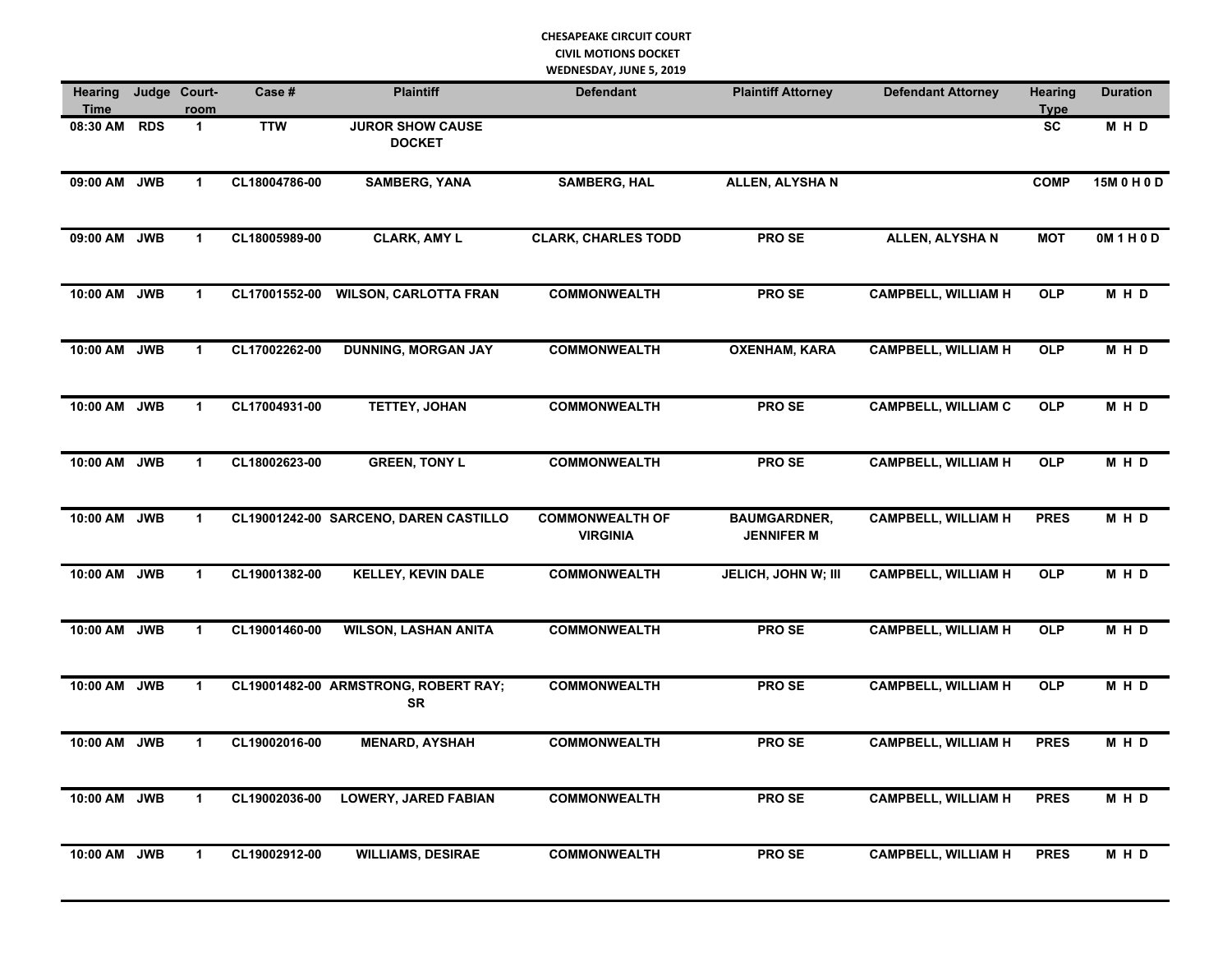### **CHESAPEAKE CIRCUIT COURT CIVIL MOTIONS DOCKET WEDNESDAY, JUNE 5, 2019**

| <b>Hearing</b><br><b>Time</b> |            | Judge Court-<br>room    | Case #        | <b>Plaintiff</b>                              | <b>Defendant</b>                             | <b>Plaintiff Attorney</b> | <b>Defendant Attorney</b>                | <b>Hearing</b><br><b>Type</b> | <b>Duration</b> |
|-------------------------------|------------|-------------------------|---------------|-----------------------------------------------|----------------------------------------------|---------------------------|------------------------------------------|-------------------------------|-----------------|
| 14:00 PM JWB                  |            | $\mathbf{1}$            | CL16002263-00 | *ELLIS, ALYCIA A                              | <b>MCBATH, JANEEN L</b>                      | <b>BINIAZAN, KEVIN</b>    | <b>CRAINE-GONZALES,</b><br><b>SANDRA</b> | <b>TRYL</b>                   | M H D           |
| 10:00 AM HVC                  |            | 3                       |               | CL18006849-00 MANNING-RASCHKE, JESSIE<br>LEE. | <b>RASCHKE, MARCUS</b>                       | <b>SOMERS, KAREN</b>      | <b>KISTLER, KATHERINE</b>                | <b>CONF</b>                   | M H D           |
| 09:00 AM SJT                  |            | 4                       | CA18-33       | IN RE ADOPTION                                | IN RE ADOPTION                               | <b>BRIGGS, KEVIN PAUL</b> | <b>THOMASSON, BRIAN;</b><br><b>GAL</b>   | <b>ADOP</b>                   | 30M 0 H 0 D     |
| 09:00 AM                      | SJT        | 4                       | CJ16-73       | IN RE JUVENILE APPEAL                         | IN RE JUVENILE APPEAI                        | <b>PROSE</b>              |                                          | <b>COPT</b>                   | 30M 0 H 0 D     |
| 09:00 AM                      | <b>SJT</b> | 4                       |               | CL18004536-00 WHITESELL, ROBERT L; JR         | *WHITESELL, KIMBERLY K                       | PLUMLEE, C ERIC           | <b>ASERCION, JEREMIAH A</b>              | <b>PL</b>                     | 45M 0 H 0 D     |
| 09:00 AM SJT                  |            | $\overline{\mathbf{4}}$ |               | CL18004536-00 WHITESELL, ROBERT L; JR         | *WHITESELL, KIMBERLY K                       | PLUMLEE, C ERIC           | <b>ASERCION, JEREMIAH A</b>              | <b>COMP</b>                   | 15M 0 H 0 D     |
| 09:00 AM                      | <b>SJT</b> | 4                       | CL19001345-00 | <b>CLARK, AMY</b>                             | <b>CLARK, CHARLES T</b>                      | PRO SE                    | <b>KUBOVCIK, ANDREW</b>                  | <b>PRES</b>                   | 15M 0 H 0 D     |
| 09:00 AM SJT                  |            | 4                       |               | CL19002219-00 HARDWOOD, LORRAINE KAY          | THE ESTATE OF CLIFFORD<br><b>DARLEY</b>      | <b>ZIZZO, ALISON R</b>    | <b>PROSE</b>                             | <b>MOT</b>                    | 30M 0 H 0 D     |
| 09:00 AM                      | <b>SJT</b> | 4                       | CL19002845-00 | <b>BELLARD, GRETCHEN</b>                      | <b>BELLARD, BENJAMIN RYAN</b>                | <b>MICHAUD, LORI</b>      |                                          | <b>PL</b>                     | 45M 0 H 0 D     |
| 08:30 AM                      | <b>RDS</b> | $\mathbf{1}$            | <b>TTW</b>    | <b>JUROR SHOW CAUSE</b><br><b>DOCKET</b>      |                                              |                           |                                          | <b>SC</b>                     | MHD             |
| 09:00 AM RDS                  |            | 5                       | CJ19-13       | IN RE JUVENILE APPEAL                         | IN RE JUVENILE APPEAI                        | <b>FULLER, BARBARA A</b>  | <b>WELDON, LAURA</b>                     | <b>COMP</b>                   | 30M 0 H 0 D     |
| 09:00 AM RDS                  |            | 5                       | CL17001427-00 | <b>WILLIAMS, JERALDINE D;</b><br><b>ADMI</b>  | <b>GLOVER, CHARLES</b>                       | <b>SACKS, STANLEY E</b>   | TEUMER, PETER A                          | CAS                           | 30M 0 H 0 D     |
| 09:00 AM RDS                  |            | 5                       | CL17002827-00 | <b>HELMSTETTER, TIMOTHY</b><br><b>JAMES</b>   | <b>HELMSTETTER, ANGELA</b><br><b>DAISY B</b> | <b>LEGUM, STEVEN M</b>    | PRO SE                                   | <b>FD</b>                     | 15M 0 H 0 D     |
| 09:00 AM                      | <b>RDS</b> | 5                       | CL17004166-00 | <b>BAILEY, AMY E</b>                          | <b>BAILEY, DAVID</b>                         |                           | <b>KEIL, A BARTLETT</b>                  | <b>COMP</b>                   | 15M 0 H 0 D     |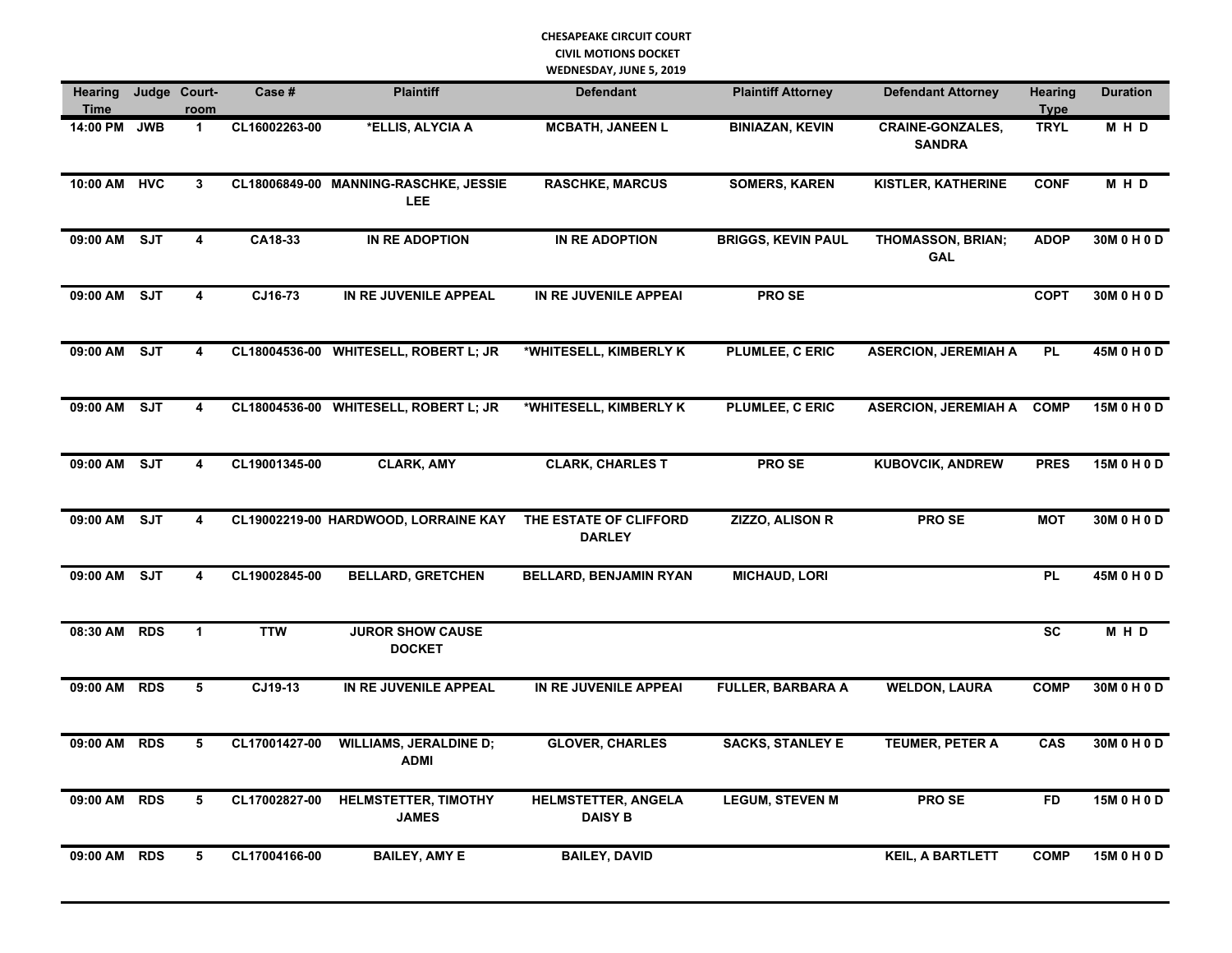## **CHESAPEAKE CIRCUIT COURT CIVIL MOTIONS DOCKET**

**WEDNESDAY, JUNE 5, 2019**

| <b>Hearing</b><br><b>Time</b> |            | Judge Court-<br>room | Case#         | <b>Plaintiff</b>                                | <b>Defendant</b>                                               | <b>Plaintiff Attorney</b> | <b>Defendant Attorney</b> | <b>Hearing</b><br><b>Type</b> | <b>Duration</b>   |
|-------------------------------|------------|----------------------|---------------|-------------------------------------------------|----------------------------------------------------------------|---------------------------|---------------------------|-------------------------------|-------------------|
| 09:00 AM                      | <b>RDS</b> | 5                    | CL17004166-00 | <b>BAILEY, AMY E</b>                            | <b>BAILEY, DAVID</b>                                           |                           | <b>KEIL, A BARTLETT</b>   | <b>MOT</b>                    | 45M 0 H 0 D       |
| 09:00 AM RDS                  |            | 5                    |               | CL18001353-00 VIRGINIA NATURAL GAS INC          | *MCCRAY, SANHEDRIN M                                           | <b>ANGLE, ROBERT</b>      |                           | <b>MOT</b>                    | <b>OM 1 H 0 D</b> |
| 09:00 AM RDS                  |            | 5                    | CL18002361-00 | <b>HERBORN, OK R</b>                            | <b>HERBORN, STEVEN A</b>                                       | <b>PROSE</b>              |                           | <b>MOT</b>                    | 45M 0 H 0 D       |
| 09:00 AM RDS                  |            | 5                    | CL18004125-00 | <b>WATSON, STEPHEN J</b>                        | <b>WATSON, STEPHANIE A</b>                                     | <b>SMITH, MARK S</b>      | <b>CHIUSANO, PETER V</b>  | PTC                           | 15M 0 H 0 D       |
| 09:00 AM RDS                  |            | 5                    | CL18004181-00 | <b>MATOS, KSENIA</b>                            | <b>MATOS, RAUL ANTONIO</b>                                     | <b>ROGERS, MANDY</b>      | <b>DICKEY, JONAH S</b>    | <b>SC</b>                     | 30M 0 H 0 D       |
| 09:00 AM RDS                  |            | 5                    | CL19003725-00 | <b>CLINE, ALICIA</b>                            | <b>CLINE, MICHAEL</b>                                          | <b>MILLER, PIA J</b>      | <b>PROSE</b>              | <b>PL</b>                     | 30M 0 H 0 D       |
| 09:00 AM MATA                 |            | 6                    | CL15002618-00 | <b>WORRELL, OPAL K</b>                          | <b>WORRELL, CHARLES F</b>                                      | <b>OLIVER, HILTON</b>     | <b>ROOF, TIMOTHY WADE</b> | <b>FD</b>                     | 15M 0 H 0 D       |
| 09:00 AM MATA                 |            | 6                    | CL16003069-00 | <b>SMITH, ERICA LYNN</b>                        | SMITH, GLENN STUART                                            | <b>CRAWFORD, TIFFANY</b>  | <b>PROSE</b>              | <b>COMP</b>                   | 15M 0 H 0 D       |
| 09:00 AM MATA                 |            | 6                    |               |                                                 | CL18008079-00 CRAVEY, JUSTIN MATTHEW CRAVEY, KELLY MARIE WHITE | <b>OXENHAM, CARA P</b>    | <b>PROSE</b>              | <b>MOT</b>                    | 45M 0 H 0 D       |
| 09:00 AM MATA                 |            | 6                    | CL19000104-00 | <b>PAYKIN, YEVGENIY</b>                         | PAYKIN, CARLA                                                  | <b>OXENHAM, CARA P</b>    | <b>PROSE</b>              | <b>MOT</b>                    | 30M 0 H 0 D       |
| 09:00 AM MATA                 |            | 6                    | CL19001612-00 | <b>AMERICAN EXPRESS</b><br><b>NATIONAL BANK</b> | <b>STEWART, DWIGHT</b>                                         | <b>LERNER, ANDREW S</b>   | <b>PROSE</b>              | <b>DJ</b>                     | 15M 0 H 0 D       |
| 09:00 AM MATA                 |            | 6                    | CL19002370-00 | <b>JONES, KENNETH EUGENE;</b><br>JR             | JONES, BRIDGETT STANLEY-<br><b>QUIRE</b>                       | <b>OXENHAM, CARA P</b>    | <b>PROSE</b>              | PL                            | 45M 0 H 0 D       |
| 09:00 AM MATA                 |            | 6                    | CL19002370-00 | <b>JONES, KENNETH EUGENE;</b><br>JR             | <b>JONES, BRIDGETT STANLEY-</b><br><b>QUIRE</b>                | <b>OXENHAM, CARA P</b>    | <b>PROSE</b>              | <b>DIS</b>                    | 15M 0 H 0 D       |
| 09:00 AM RAB                  |            | $\overline{7}$       | CL18008089-00 | <b>SUNTRUST BANK</b>                            | *SPELLER, RORY K                                               | <b>DUMONT, GREGORY T</b>  | <b>PROSE</b>              | <b>COMP</b>                   | 15M 0 H 0 D       |